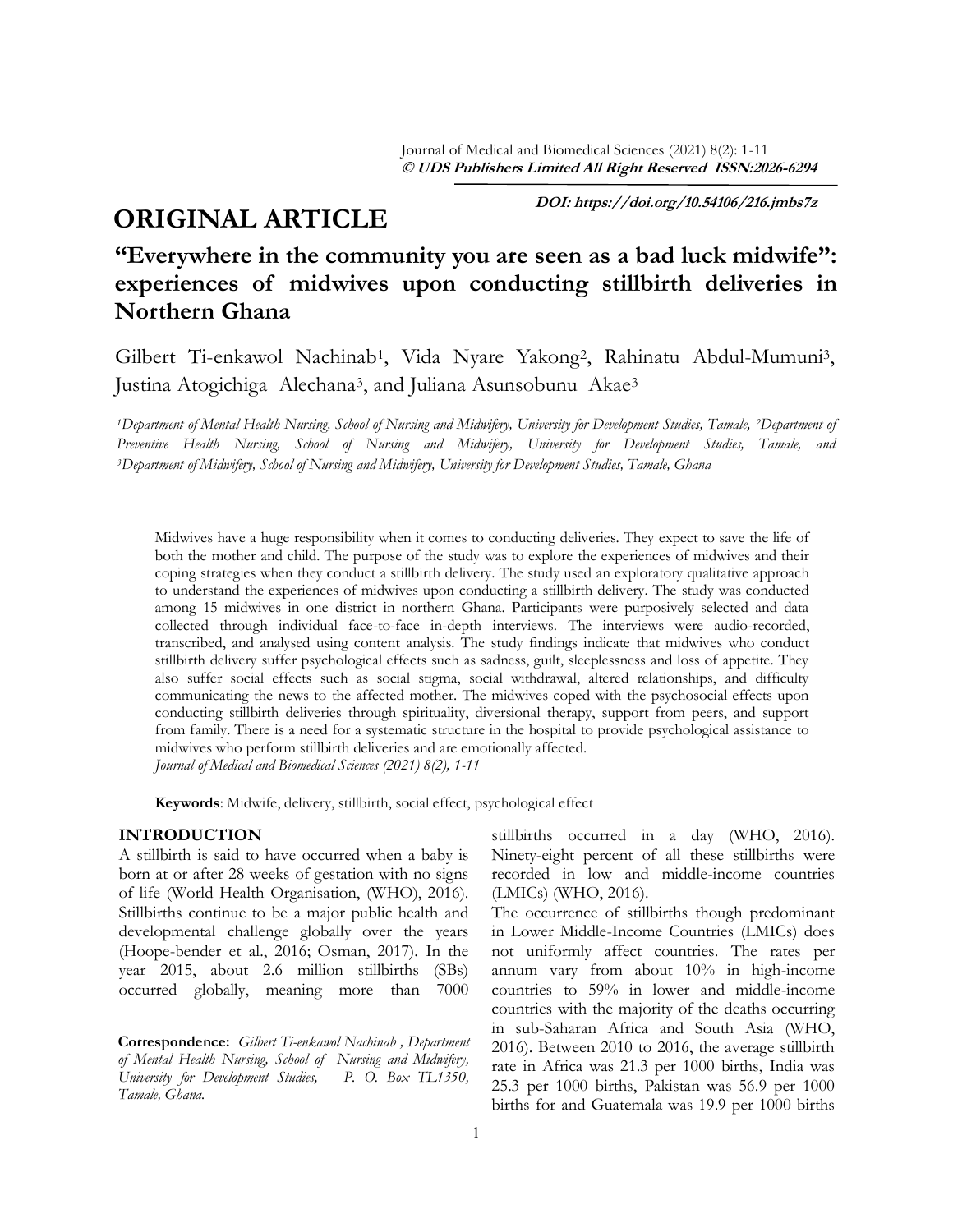(Saleem et al., 2018). The rates of SBs in Ghana range from 14 to 22 per 1000 live births (Ghana Statistical Service and Ghana Health Service and Macro International, 2017). In Ghana, the occurrence of stillbirths differs from one region to the other (Engmann et al., 2012; Ha et al., 2012; Dassah et al., 2014).

Midwives are involved in maternal health services from preconception to childbirth. Events surrounding midwifery practice are said to provoke strong emotions because delivery could bring happiness and stillbirth delivery will normally bring sadness. Caring therefore for bereaved families in times of stillbirth is stressful to the midwife who has to deal with her emotional state and that of the bereaved family (Wallbank & Robertson, 2013). Helping the bereaved family to deal with the loss is very important and the health professional must be psychologically stable to do this. The health care system in most situations does not have provisions for psychological management after SB and even bereavement support services (De Bernis et al., 2016). Many care providers are not adequately prepared to manage mothers after stillbirth as they are most often used to dealing with positive events (Kelley & Trinidad, 2012).

Health professionals are filled with disappointment, sadness and grief when children die and this results in stress. This impairs their ability to provide adequate care for grieving families and makes it difficult to manage their personal feelings and care for themselves (Gold et al., 2008; Nuzum & Meaney, 2014). A study in Japan on providing perinatal loss care revealed that midwives after SB delivery became distressed, helpless and frustrated as to why the babies should die (Fenwick, 2007).

Stillbirth impacts on parents, care providers, and society at large yet related studies, policy direction, and practice remain low globally (Alderdice, 2017). The experience of stillbirth may come with a burden on health professionals, especially on their health and wellbeing. There is therefore the need to also provide psychological care to health professionals caring for women after stillbirth delivery (Alderdice, 2017).

With an annual live birth of 64,148 in the year 2016 in Ghana, the Northern Region of Ghana recorded 1239 stillbirths for the same period. Out of this, East Mamprusi Municipality (EMM) recorded 90 stillbirths placing it third out of 28 districts in the

#### **Experiences of Midwives and stillbirth**  Nachinab *et al.,*

Northern Region with the highest numbers of stillbirths (Ghana Health Service, 2016). In the year 2018, the East Mamprusi Municipality recorded 102 stillbirths (Ghana Health Service, 2018). Though stillbirth is seen as a loss to the mother, attending midwives could suffer psychosocial effects requiring support to cope. However, there is a dearth of studies on the experiences of midwives following stillbirth delivery and the accompanying trauma on them. The purpose of the study was therefore to explore the experiences of midwives upon conducting a stillbirth and how they cope with such situations.

## **MATERIALS AND METHODS**

## **Research Design**

This is a qualitative study with a descriptive exploratory design. This design enables the researchers to explore subjective realities about a phenomenon under investigation (Mayan, 2009). The design allowed the researchers to explore the experiences of midwives following stillbirth delivery.

## **Study Setting**

The study was conducted in the East Mamprusi Municipality (EMM) of Ghana. Gambaga is the capital town of the Municipality and one of the 26 Districts in the Northern Region. However, Gambaga became the regional capital of the North -East region which was carved out of the Northern region in 2018. The EMM covers a landmass of 1,706.8 square kilometers, representing about 2.2 percent of the total landmass of the Region (Ghana Statistical Service, 2014). The EMM is located in the North-Eastern part of the Northern Region. The population of EMM according to the 2010 opulation and Housing Census was 121,009 representing 4.9 percent of the Region's total population (Ghana Statistical Service, 2014). The municipality has one hospital, five health centers and three clinics.

## **Population, Sample and Sampling**

In this study, all practicing midwives living in the EMM who have conducted labour which was a stillbirth delivery were the target population. In qualitative studies, unique experiences or views of the participants on the particular subject under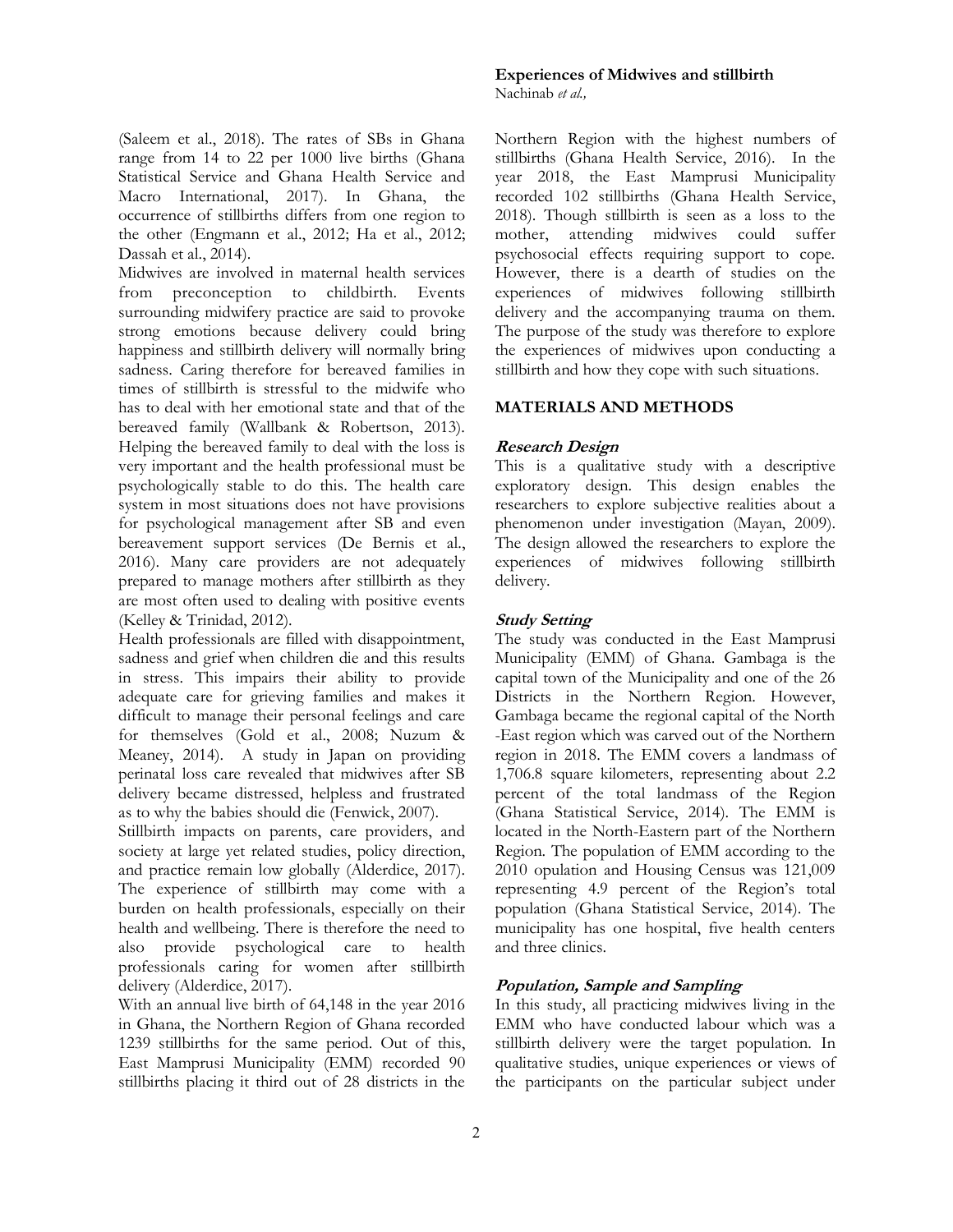Nachinab *et al.,*

investigation is a key determinant in participant selection (Munhall, 2012). A purposive sampling method was applied to recruit midwives with stillbirth delivery experience in the Municipality. Data saturation was achieved by the time the fifteenth participant was interviewed. The midwives were recruited from the health facilities within the municipality. Data were collected through individual face-to-face interviews of the midwives in the health facilities and homes depending on their choice of place.

#### **Data Collection Procedure**

The researchers obtained departmental approval to conduct the study. An introductory letter was sent to the District Director of Health Services and all the managers of the various health facilities used for the study. The researchers visited the selected facilities to meet the midwives to establish rapport and explain the purpose of the study to them. The date and time for data collection were scheduled with midwives that met the inclusion criteria and voluntarily agreed to participate in the study. Data was collected through individual interviews conducted after the close of work at the health facilities or homes of participants. The interviews were conducted in English and lasted between 35 and 60minutes. An interview guide developed by the researchers according to the purpose of the study was used to guide the interviews. The participants were asked questions such as "what memories do you have of that day?", " share how you were feeling upon realizing that the delivery was a stillbirth ?" "how did the stillbirth affect your relationship with the mother/family?", "what did you do to help you cope with situation?". Probes were used to clarify responses that were not clear. Permission was obtained from the participants to enable audio-recording of the interviews.

#### **Data analysis**

Data were analysed using content analysis. The content analysis helps the researcher to classify data and deduce patterns in the unrefined form (Miles & Huberman, 1984). Data analysis was done concurrently with data collection. Recorded interviews were transcribed verbatim. The transcripts were read several times to understand the participant's perspective of the issues raised. The data was coded individually by two of the authors who are experienced qualitative researchers (GNT and VNY). The researchers had a series of discussions to agree on the emerging main themes and subthemes. The themes were then revised severally until they were suitable for the presentation of the findings. The data was processed manually.

#### **Ethical Considerations**

The study was approved by the Department of Midwifery Research Committee. The Municipal Health Directorate also approved for us to recruit participants for the study. An information sheet containing background information on the study was given to participants to read and their consent was obtained before data collection. Participants were also informed of their right to withdraw from the study at any time without having to give any reasons. The anonymity of participants was ensured by using MW001, MW002, MW003, etc. to represent them based on their chronological recruitment into the study.

## **RESULTS**

### **Demographics**

A total of 15 midwives who have conducted stillbirth deliveries during their practice participated in the study. The study participants had varied ages with 25years being the youngest and fifty-eight years the oldest. Eleven of the participants were married, 2 were single and 2 were widows. Regarding work experience, 9 of them had worked between 1-5 years, 2 worked between 6-10 years and the remaining 4 had working experience of 15 years or more. Fourteen of the participants were Christians and one was a Muslim. With regards to the educational backgrounds of the participants, twelve had a diploma in midwifery and the remaining three had a certificate in midwifery.

#### **Main Themes and Subthemes**

Three main themes and their corresponding subthemes emerged from the data analysis.

#### **Psychological Effect**

Conducting stillbirth delivery has psychological implications for midwives afterwards. The midwives in this study used terms such as sadness, guilt, self-blame, bad feeling, sleeplessness, and loss of appetite to describe the psychological implications of encountering stillbirth deliveries in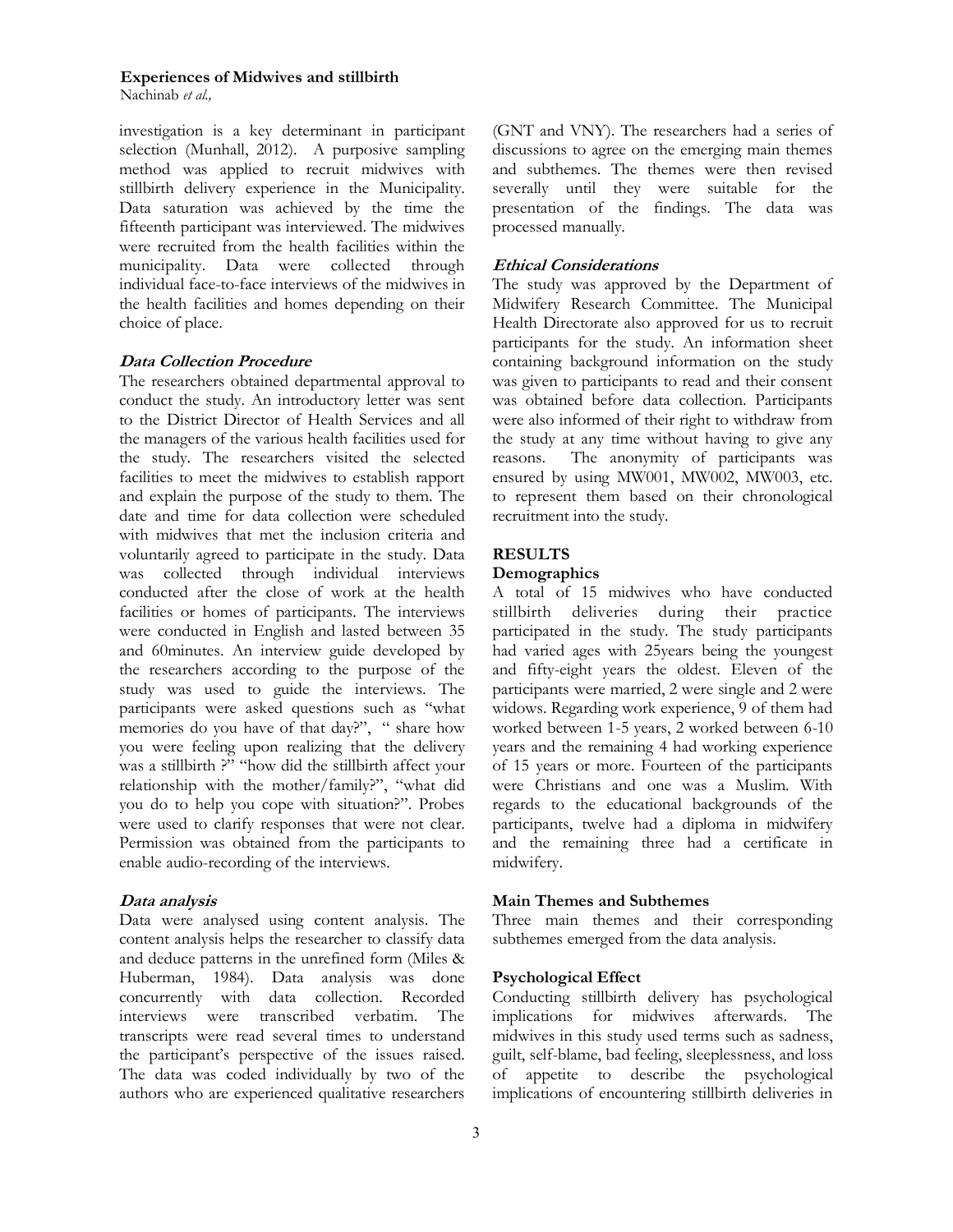Table 1: Main Themes and Sub-themes

| <b>Themes</b>        | <b>Subthemes</b>                                                                            |
|----------------------|---------------------------------------------------------------------------------------------|
| Psychological effect | Sadness<br>Guilt<br>Sleeplessness<br>Loss of appetite                                       |
| Social effect        | Social stigma<br>Social withdrawal<br>Altered relationship<br>Difficulty communicating news |
| Coping strategies    | Spirituality<br>Diversional therapy<br>Support from peers<br>Support from family            |

their professional lives.

#### **Sadness**

When a stillbirth occurs it is a sad moment for the attending midwives. It affects their professional activities since as trained midwives they felt obliged to deliver live babies. Study participants presented

these expressions of their sadness in most of the narrations they gave. The feeling of sadness lingers for a long and the midwife just wishes never to encounter such a case subsequently.

*"After conducting a stillbirth, one [midwife] becomes sad. You [midwife] do not know how to communicate with the mother or tell her that the child is dead. Naturally, it is so emotional" (***MW006***).*

*"My mind will be on that issue [SB] and if I wake up at midnight, my prayer will be that God should not let me deliver a dead baby again. I won't be happy. I am always disturbed after conducting a stillbirth" (***MW008***).*

Some of the midwives after conducting stillbirth delivery broke down emotionally. Some of the midwives expressed their feelings as;

*"It affected me emotionally, I was sad because I was crying while Ambu bagging. I was crying because I wanted the baby to survive. When I got home it was still in my mind because I was thinking the doctor should have sent the mother for a caesarean section". (***MW009)***.*

*"I was sad because when you are to deliver the first time, you are always anxious to receive your newborn baby. So I kept myself in her shoes and it affected me for some time".*  **(MW004).** 

## **Guilt**

Guilt was one of the psychological problems of midwives associated with conducting stillbirth delivery. Guilt was expressed in the form of midwives feeling that they could have prevented the stillbirth if they had given more attention to the client. The feeling of guilt makes the midwives even forget all the successful deliveries they have conducted in the past.

*"Because they didn't come early, there was no time to check foetal heart rate. I should say that I should take the blame for myself because I didn't monitor the foetal heart rate as required. I felt guilty that it [SB] could have been prevented if foetal heart rate was monitored closely" (***MW010).**

*"Truly, I was guilty in this case. I felt I didn't do much for the labouring woman and that ended up being a stillbirth. Yes, I was guilty and that affected me seriously such that I was always thinking about it"* **(MW007).**

Midwives after stillbirth delivery blamed themselves for being the cause of the stillbirth.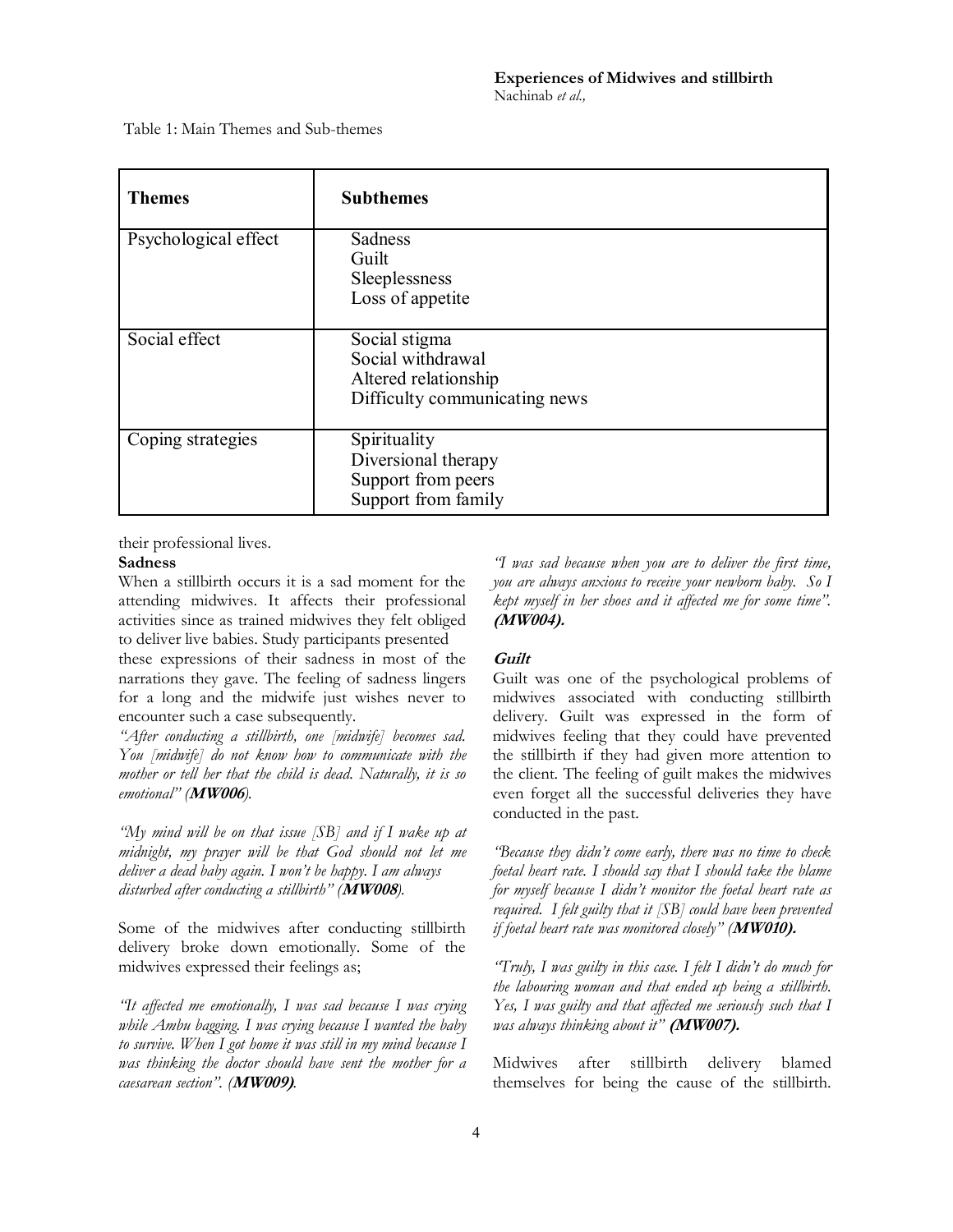Nachinab *et al.,*

This position was expressed based on a feeling of empathy for the parents. Participants in the study had this to say about their SB delivery experiences;

*"The woman was coming from Kumasi and said she wants to deliver here because the husband was here. That was the first child of the man. I regretted because I didn't know if it was due to my negligence it [SB] happened"* **(MW003)**.

*"When the client comes with foetal heart rate and at the end, you deliver an SB, it is very embarrassing. As a midwife, I don't feel comfortable. I always feel during the delivery there was a problem I didn't detect early and that resulted in that"* **(MW012).**

#### **Sleeplessness**

Conducting a stillbirth was so worrisome to midwives that midwives had sleepless nights afterward. The midwives kept thinking about the stillbirth incidents at night and this kept them awake.

*"It is worrying to have such experience. Sometimes it worries you such that you even find it difficult sleeping in the night. You cannot sleep when you remember it"* **(MW014).**

Participants had solemn reflections of the incidents at night. They stayed awake because of the psychological trauma and just wish they do not encounter such incidents in their working life.

*"You will be imagining how the mother and the mother-in-law will feel at home. If I go home, I can't sleep. My mind will be on that issue and if I wake up at night, my prayer will be that God should not let me encounter such experience again" (MW008).* 

#### **Loss of appetite**

Stillbirth delivery affected midwives to the extent that some midwives lost appetite for food afterward. The inability was yet an emotional expression of the psychological effect of the incident on the mothers. Some midwives in the study narrated their ordeal as follows;

*"I won't be happy the whole time on duty and I can't even eat food. Because I always put myself in the shoes of the mother who lose the baby and when I get home I cannot eat"* **(MW008).**

The loss of appetite in some cases was deemed to

emanate from thinking of the situation. A participant explained that:

*"It even affected me such that I lose appetite for food for some days. I spent time thinking about the dead child"* **(MW002).**

## **Social Effects of Conducting Stillbirth**

Conducting stillbirth deliveries comes with social problems for the attending midwives. The participants in this study revealed that they faced several social problems after conducting SB deliveries ranging from stigma, social withdrawal, being labeled bad luck label and altered relationships.

#### **Stigma**

Participants described having faced some form of stigmatization after conducting SB deliveries. Participants indicated that having conducted stillbirth they were labeled and associated with the situation.

*"People will take you as a midwife who doesn't deliver live babies especially if the baby was to be delivered alive and something happened. You feel very bad and it affects your relationship with people".* **(MW005).**

*"I didn't get any form of stigma myself but I saw how my colleague midwives were stigmatized as midwives who kill babies on duty".* **(MW001).** 

A bad luck label was also suggested as a social consequence faced by midwives who conduct SB deliveries in society. Findings from the study revealed that some midwives were viewed as bad luck professionals.

*"I have conducted quite many stillbirths in my practice. Some People will say you are a bad luck midwife that is why you are always delivering dead babies. So I don't always get happy when I deliver SB even though it is not always my fault"* **(MW008).**

*"Everywhere in the community you are seen as a bad luck midwife. People will talk a lot about you and call you names especially when they see you walking"* **(MW004).**

## **Social withdrawal**

Some midwives after conducting SB deliveries stopped talking to people and avoided the public. The social withdrawal was expressed in the form of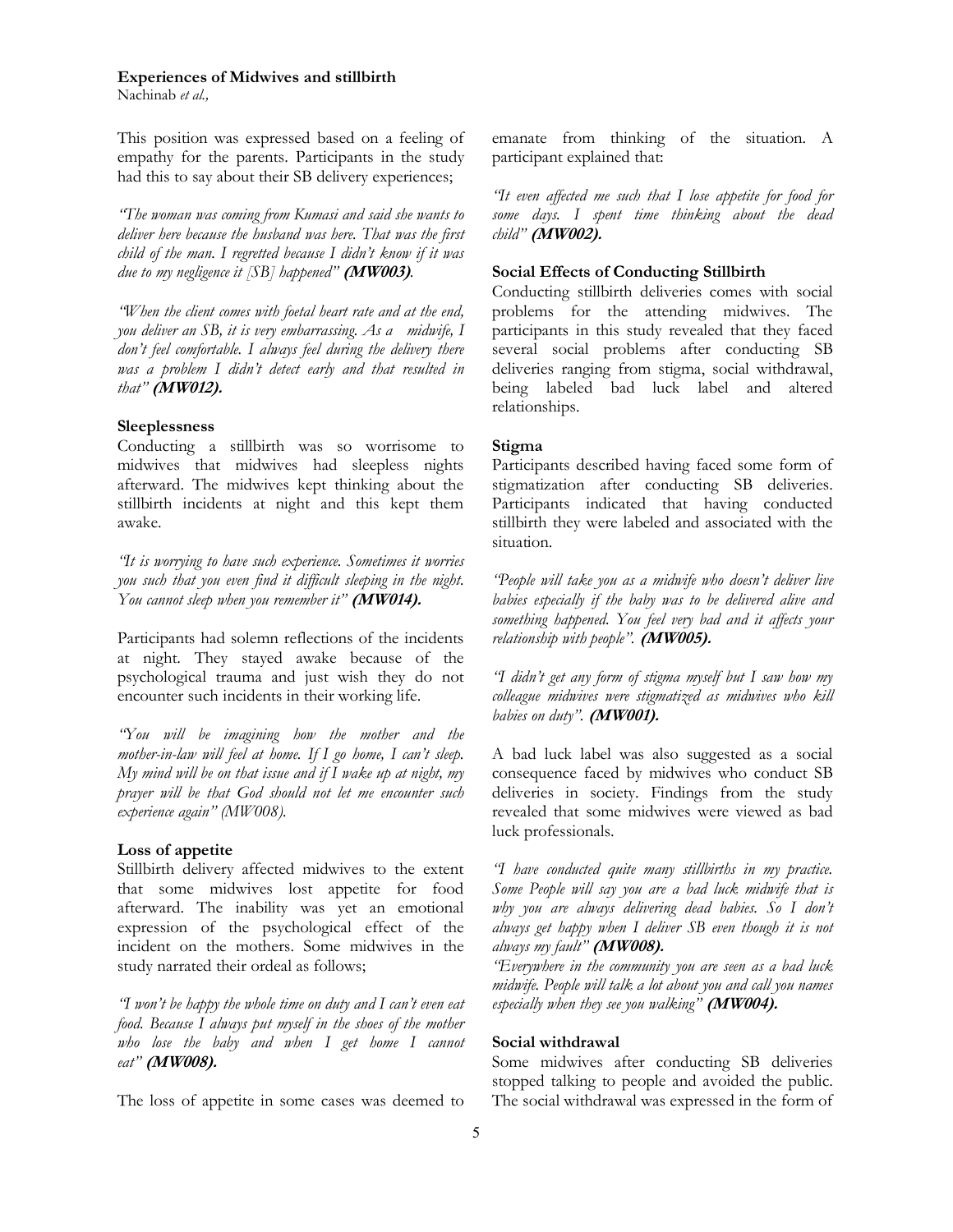avoiding phone calls and remaining quiet even at home.

*"I kept my phone on silence afterward; I didn't want to talk to anyone. I was just indoors till I overcame it"* **(MW001).**

Other participants exhibited withdrawal by refusing to interact freely with their family members. This got the family members asking as shared by MW007.

*"When I got home, I was sitting quietly and didn't want to talk to anyone. So my children asked me what went wrong at the worksite and I came home and was keeping quiet"* **(MW007).** 

## **Altered relationship**

The aftermath of SB delivery affected the way and manner attending midwives relate with their colleagues and other people in general. The study revealed that midwives could not relate well with their colleagues and other people after their stillbirth delivery encounter.

*"You will not feel comfortable sitting with your colleague workers after SB delivery. It will be like they are talking about the case and you will not be yourself the whole day".*  **(MW 005).** 

Sometimes traumatic experiences at work have effects on how midwives relate with their families even after work. One participant in the study narrated;

*"My mood changed towards my family when I got home. The happiness they always see in me after work was lost that day. When they even welcomed me from work they saw that there was something wrong with me"* **(MW002).**

#### **Difficulty communicating news**

Communicating the news of stillbirth to the mother and family is challenging for most midwives. Most midwives in the study had difficulty communicating the news. The participants gave their narrations as follows:

*"It was difficult for me to tell her. I kept myself in her shoes, so even telling her was not easy though it was my duty to tell her"* **(MW002).**

The midwives in some cases seek help of other

#### **Experiences of Midwives and stillbirth**  Nachinab *et al.,*

people to break the news of the stillbirth to the mother. Getting the hospital chaplain to help in such a situation was suggested. However, one of the participants explained that she had to call the sister in-law.

*"It is not easy, it is very hard to tell the woman unless you call the chaplain to come and tell her. We had one case like that and I had to also call the sister-in-law who was a co-worker to talk to her"* **(MW005).**

#### **Coping Strategies**

The study participants expressed varied activities that supported them to cope well after conducting SB delivery. Some of the activities that emerged from the study participants included spirituality, diversional therapy, support from peers and support from family.

## **Spirituality**

Participants have faith in the fact that God existed and was in control over what situation they were encountering. The participants, therefore, accepted what happened based on their spiritual stance. This spiritual stance was described by some of the participants as follows:

*"The baby is like water which is poured out of a pot, once the pot is not broken; you can still go to fetch water with it; so let's pray to God to give us a baby who will stay. This was how I consoled myself and the mother"* **(MW008).**

*"I told myself that it was meant to happen. It was the doing of God. If the woman had come with a bad foetal heart rate, we would have known what to do. But she came with no foetal heart, so there was nothing we could do. So we gave everything to God"* **(MW011).**

#### **Diversional therapy**

Participants engaged in recreational activities in an attempt to divert their attention from the stillbirth experience. Their coping strategies seem to have made some impact in relieving them from constant thoughts of the incidents. Participants narrated what they did to lessen their emotional troubles after the SB experience as follows:

*"I was just sitting at the clinic watching television and engaging myself in other activities so that I don't sit alone and think about how the whole thing*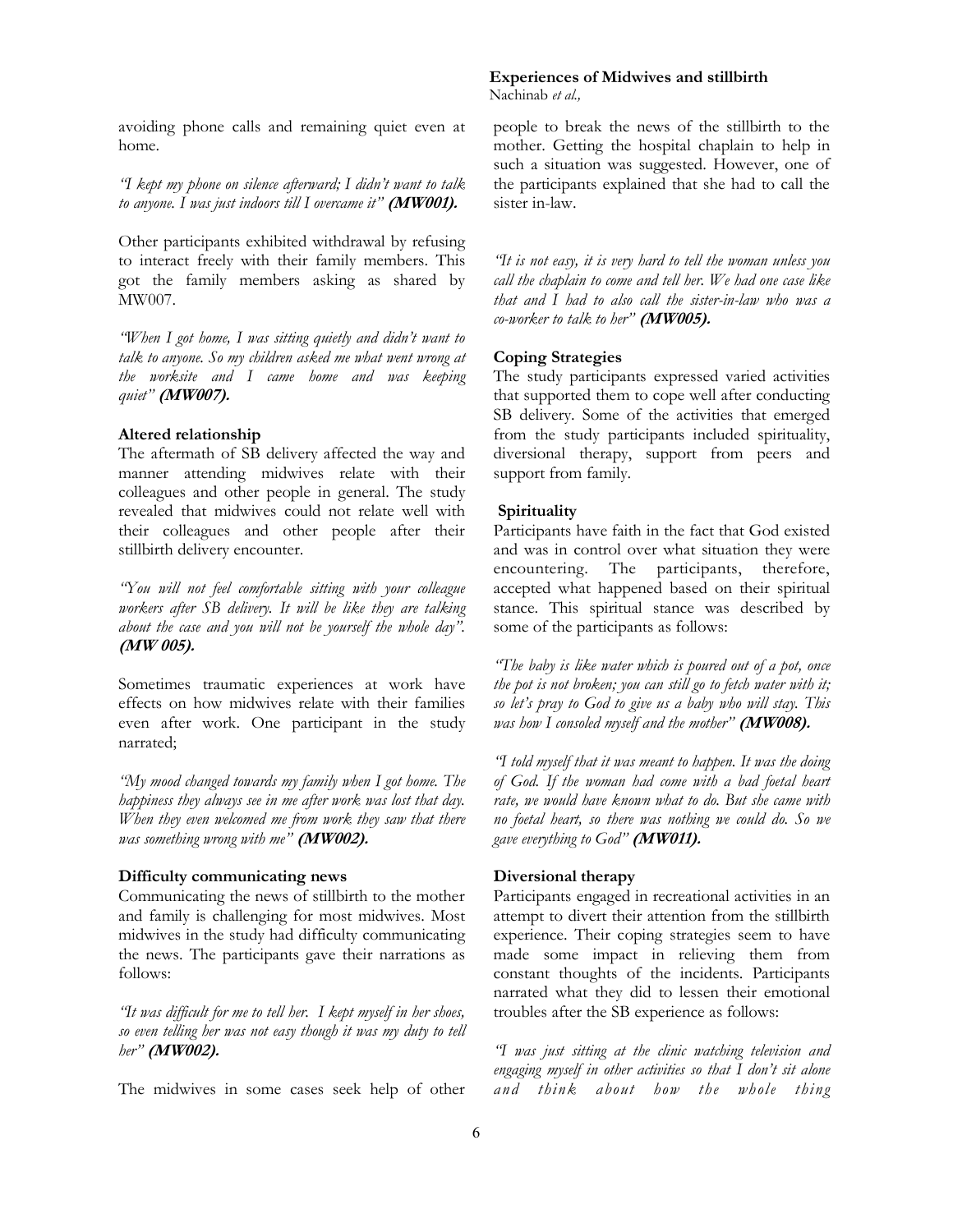Nachinab *et al.,*

## *happened"* **(MW002).**

*"I came in and was playing music just to console myself and also read books and other things"* **(MW006).**

*"I am a fan of music, I listened to music and that helped me take away my mind from the issue"* **(MW010).**

## **Support from peers**

A category of support that was available and important to some participants was the support from family members and peers. Some participants received support from peers who tried convincing them to avoid thoughts of self-blame.

*"They (colleagues) were telling me, it is okay and that it is not my fault. They encouraged me"* **(MW013).**

*"My friends on duty told me that it was not my fault. They rather blamed the woman for taking local oxytocin. That also helped me somehow"* **(MW011).**

## **DISCUSSION**

The study participants were midwives who had conducted at least one stillbirth in the course of their practice. The study findings indicated that midwives experience both psychological and social trauma upon conducting a stillbirth. Midwives became sad and guilty after conducting stillbirth deliveries which impacted them negatively on their daily activities. Similarly, Gerow, et al. (2010) also reported that care providers felt guilty and sad after stillbirth delivery. In another study, Australian midwives instead of being sad and guilty of conducting stillbirth rather saw that moment as an opportunity to provide more professional care to mothers (Fenwick et al, 2007). Comparing the findings of the present study to that of Fenwick et al. (2007), it can be suggested that the level of empathy expressed by the midwife can affect the midwife's ability to remain in control of the situation and provide professional support for the mother and the family. Also, the situation of self-blame expressed by midwives in this study seems to suggest that they felt they contributed to the stillbirth situation.

The study also revealed that midwives after conducting stillbirth deliveries had difficulties sleeping at night. The midwives were always thinking about the stillbirth and probably wondering what went wrong and led to the outcome. This finding is consistent with that of a qualitative study in Israel that reported sleeplessness by midwives after stillbirth delivery (Slade, et al., 2009). Sleeplessness at night might indicate difficulty in overcoming the emotional effects of conducting a stillbirth. Thinking about it at night may also indicate an introspection of the whole situation that may lead to possible decision making that will avert subsequent occurrence if possible.

The midwives after conducting a stillbirth delivery lost appetite for food. The midwives are scandalized by the traumatic experience such that it affects their interest in food and eating patterns. This finding is in congruence with that of Cacciatore et al. (2008) in a study that revealed a loss of appetite by midwives when a baby dies. Loss of appetite is a common manifestation of emotional trauma and midwives' show of empathy puts them in the same situation as the grieving mother.

The loss of a baby to stillbirth has some profound social effects on the attending midwives (Cacciatore, 2013). The midwives in this study reported suffering social stigma after conducting stillbirth deliveries. The midwives were associated with bad luck and this label could contribute negatively to their social image. The negative image of society on these hardworking midwives who might have tried their best to avert the stillbirth is rather demoralizing. This also points to the fact your professional life does contribute to your social image. The midwives in this study reported social isolation or withdrawal after conducting stillbirth deliveries. This was due to the demoralizing experience of the loss of babies and its corresponding social stigma. Participants indicated that they found themselves withdrawn from the public anytime they recounted the loss and the stigma. The midwife remaining connected to the mother and giving them the necessary support will be important at this stage. However, the social stigma will make the midwife look unfit to get close to the mother. Also labeling the midwife could indicate that society does not think the stillbirth could have happened out of her control.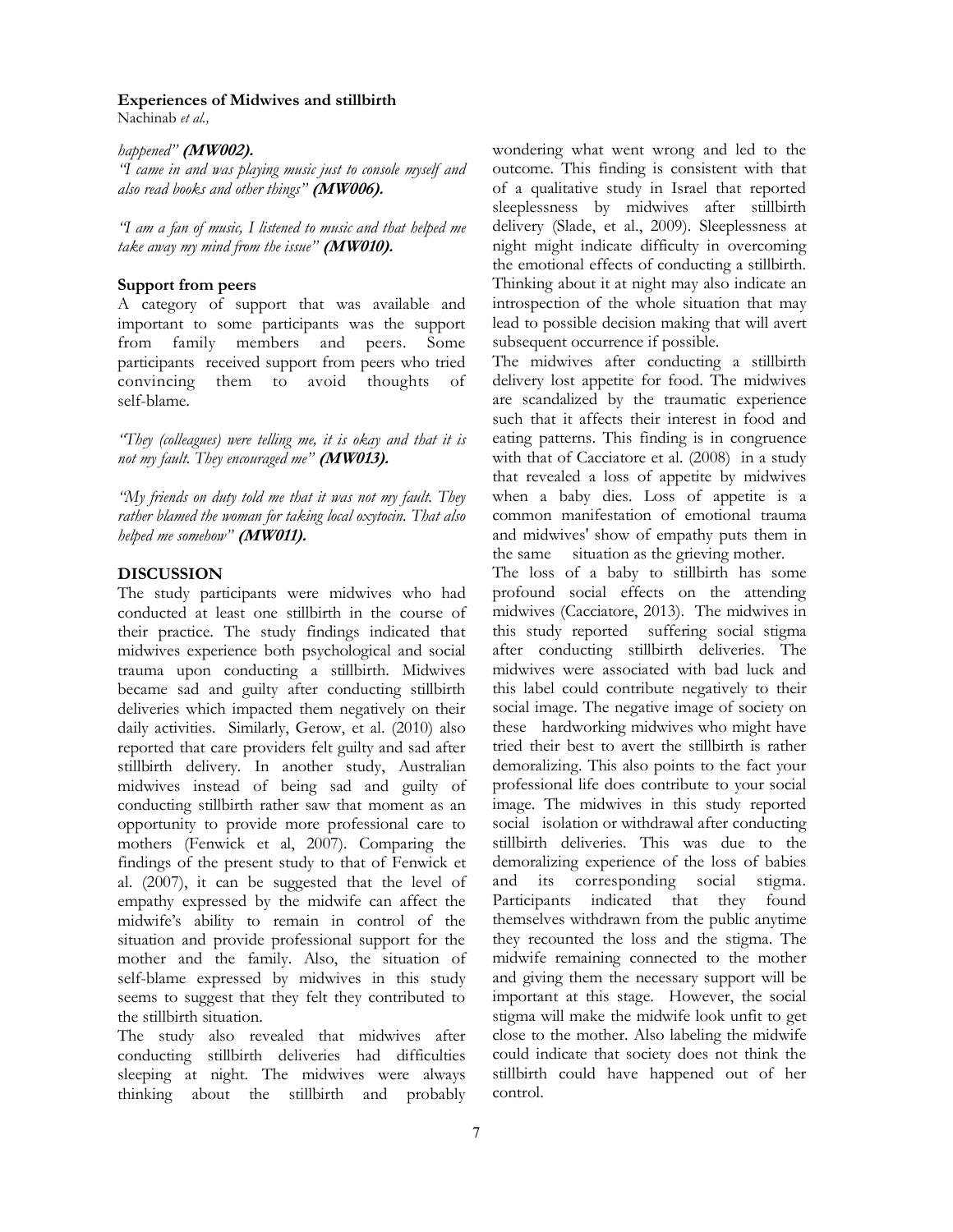Difficulty in communicating the sad news of the stillbirth to mothers was also uncovered in the study. Midwives upon realizing they had delivered a stillbirth especially when where the mother came with foetal heart present and expecting a successful outcome. This was so because mothers in labour had high expectations of live babies and midwives are aware that breaking the news of stillbirth will be very disappointing. This finding agrees with that of other studies which reported avoidance of the bereaved mothers by midwives after stillbirth delivery (Ben-ezra et al., 2014; Cacciatore, 2013). Midwives in this study devised various ways of coping with the event of conducting stillbirth delivery. These coping strategies are considered noteworthy to the emotional well-being of the midwives. Diverse among them were spirituality, diversionary therapy, support from peers and family members. They had comfort from the word of God which had control over whatever trouble the midwives faced and through prayer the midwives believed and hoped that the almighty God will comfort them. These findings are consistent with some findings of Shorey et al. (2017) who reported that the spiritual beliefs of the midwives helped them to cope well after stillbirth delivery. The role of spirituality and religiosity in grief care should therefore not be underestimated in the care of mothers after stillbirth and this should also be extended to the attending midwives.

Diversional therapy was revealed in this current study as a strategy midwives employed to cope with the emotional trauma associated with the stillbirth delivery. The midwives resorted to watching television, playing and listening to music, readings books and engaging themselves in other forms of activities that will keep their minds off the constant thought of the stillbirth delivery experience. Similarly, Shorey et al., (2017) reported that engaging in activities is a form of coping with a loss. The midwives in these difficult times were also consoled and encouraged by their peers. Support from peers is a very important dimension of helping midwives cope since they are colleague professionals and know exactly how feels like in such a situation. This finding supports the findings of Puia et al. (2013) who also reported that professional colleagues helped midwives to cope after stillbirth. Midwives in this study also received support from family members, particularly mothers and children. The support helped the midwives

## **Experiences of Midwives and stillbirth**  Nachinab *et al.,*

cope well and to adjust faster to normal life after encountering stillbirth delivery. The support the midwives received was in the form of companionship, prayer support and words of encouragement. Since the midwives spend a considerable amount of time at home with the family, this support is very necessary to decrease the tendency of the psychological effects of the incident.

## **CONCLUSION**

The study pointed out that midwives are emotionally connected to the work they do. They often expect a successful outcome when conducting labour and will share happiness with their clients. Conducting a stillbirth equally negatively affects the attending midwife just as it does to the affected mother. The study also indicates that the societal view of a good midwife depends on the outcome of labour she conducts. This view of society unfortunately does not seem to consider the circumstances that lead to the outcome. Health facilities should therefore have a formal psychological support system to help midwives and the affected mothers in times of stillbirth. Strengths and Weaknesses of the Study

The study is the first to explore the psychosocial experiences of the midwives upon conducting stillbirth in northern Ghana. This study will pave the way for further research in the area to provide adequate research findings upon which evidence-based recommendations can be made.

The qualitative approach allowed for exploration and a deeper understanding of the issue under investigation. The midwives were able to share their experiences as much as possible providing extensive insights. The weakness of the study is the fact that the qualitative approach will not allow the generalization of the study findings.

## **Abbreviations**

WHO: World Health Organisation EMM: East Mamprusi Municipality LMIC: Lower Middle-Income Country SB: Stillbirth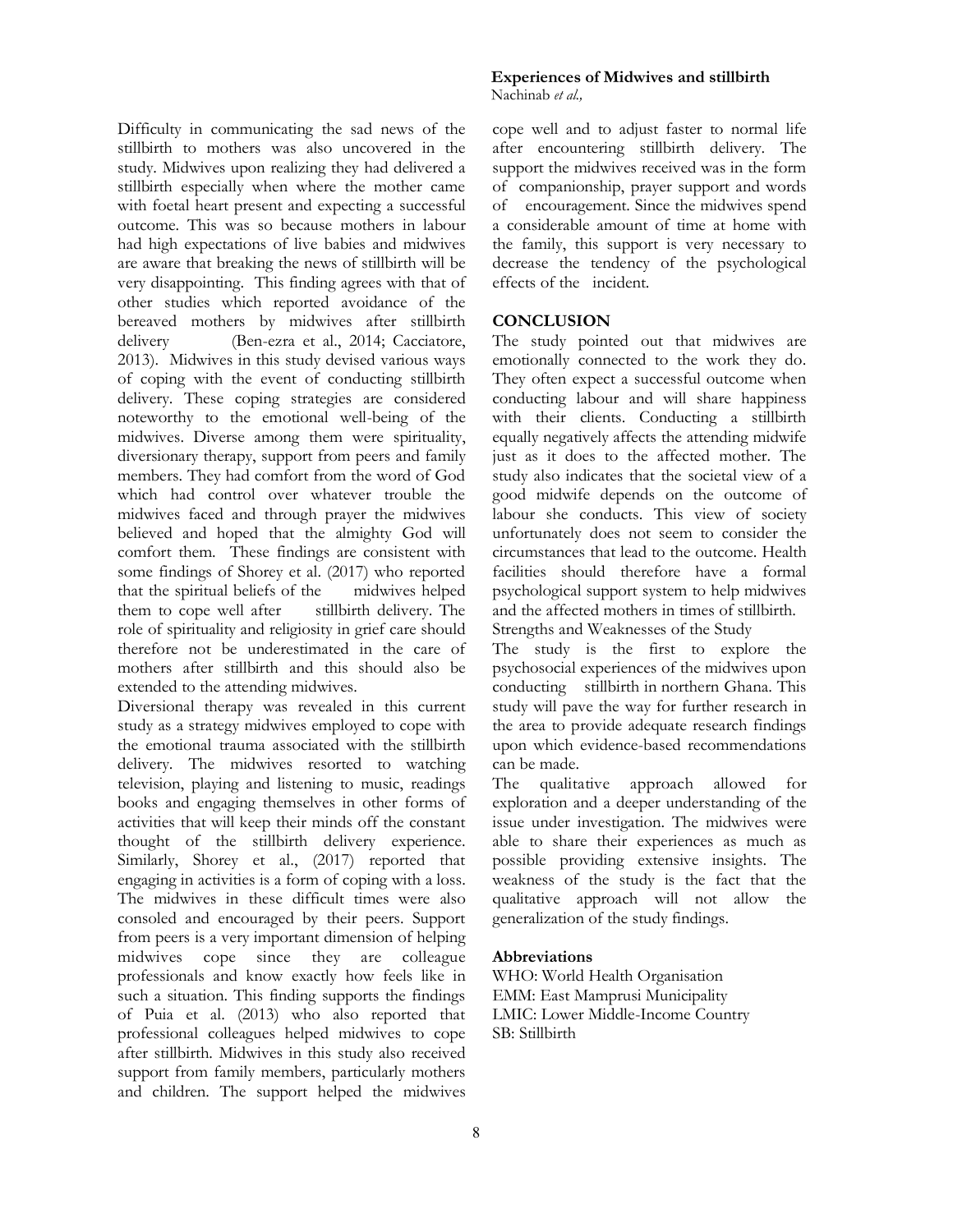Nachinab *et al.,*

## **Declarations**

### **Consent for Publication**

All the authors gave their consent for the study findings to be published.

#### **Availability of Materials**

The original transcripts from which the paper emanated are available upon request.

#### **Competing Interest**

<span id="page-8-0"></span>The authors declare that there is no competing interest.

#### **Funding**

This study did not receive funding from any source. It was self-funded by the authors.

#### **Authors Contribution**

AMR, AJA and AJA conceptualised the study and had series of discussions with GTN and VYY which resulted in writing a proposal. AMR, AJA and AJA went to the field for data collection. GTN and VNY analysed data. GTN drafted the manuscript and it was critically reviewed by VYY. All authors read and approved the final manuscript.

#### **REFERENCES**

Alderdice, F. (2017). The experience of still-birth. *Journal of Reproductive and Infant Psychology*, *683* (March), 1–3. [https://](#page-8-0)

[doi.org/10.1080/02646838.2016.1267010](#page-8-0)

- Ben-ezra, M., Palgi, Y., Walker, R., Many, A., & Hamam-raz, Y. (2014). The impact of perinatal death on obstetrics nurses : a longitudinal and cross-sectional examination, *J. Perinatal Med. 42*(1), 75–81. [https://](https://doi.org/10.1515/jpm-2013-0071) [doi.org/10.1515/jpm-2013-0071](https://doi.org/10.1515/jpm-2013-0071)
- Cacciatore, J. (2013). Seminars in Fetal & Neonatal Medicine Psychological effects of stillbirth. *Seminars in Fetal and Neonatal Medicine*, *18*(2), 76–82. [https://](https://doi.org/10.1016/j.siny.2012.09.001) [doi.org/10.1016/j.siny.2012.09.001](https://doi.org/10.1016/j.siny.2012.09.001)
- Cacciatore, J., Schnebly, S. & Froen, F. (2008). The effects of social support on maternal anxiety and depression after stillbirth. *Health and social care in the community.* 17(2), 167–176. DOI: 10.1111/j.1365-2524.2008.00814.x
- Cacciatore, J., Defrain, J., & Kara, L. C. (n.d.). *Marriage & Family Review When a Baby Dies : Ambiguity and Stillbirth*. *December 2014*, 37–41. https://doi.org/10.1080/01494920802454017
- Dassah, E. T., Odoi, A. T., & Opoku, B. K. ((2014). Stillbirths and very low Apgar scores among vaginal births in a tertiary hospital in Ghana: a retrospective cross-sectional analysis. *BMC Pregnancy Childbirth.* 14:28.
- De Bernis, L., Kinney, M. V, Stones, W., Ten Hoope-Bender, P., Vivio, D., Leisher, S. H., Lawn, J. E. (2016). Stillbirths: Ending preventable deaths by 2030. *The Lancet*, *387*(10019), 703–716. [https://](https://doi.org/10.1016/S0140-6736(15)00954-X) [doi.org/10.1016/S0140-6736\(15\)00954-X](https://doi.org/10.1016/S0140-6736(15)00954-X)
- Engmann, C., Walega, P., Aborigo, R. A., Adongo, P., Moyer, C. A., Lavasani, L., Williams, J., Bose C, Binka, F. & Hodgson, A. (2012). Stillbirths and early neonatal mortality in rural Northern Ghana. *Trop Med Int Health.* 17:272–82
- Fenwick, J., Jennings, B., Downie, J., Butt, J., & Okanaga, M. (2007). Providing perinatal loss care : Satisfying and dissatisfying aspects for midwives. *Women and Birth.*  [https://doi.org/10.1016/](https://doi.org/10.1016/j.wombi.2007.09.002) [j.wombi.2007.09.002](https://doi.org/10.1016/j.wombi.2007.09.002)
- Gerow, L., Conejo, P., Alonzo, A., Davis, N., Rodgers, S., & Domian, E. W. (2010). Creating a Curtain of Protection: Nurses' Experiences of Grief Following Patient Death, *Journal of Nursing Scholarship,* 122–129. https:// [doi.org/10.1111/](https://doi.org/10.1111/j.1547-5069.2010.01343.x) [j.1547-5069.2010.01343.x](https://doi.org/10.1111/j.1547-5069.2010.01343.x)
- Ghana Health Service (2018). District Health Information Management System 2. [https://www.ghsdhims.org.](https://www.ghsdhims.org) Retrieved on the 25<sup>th</sup> February, 2021
- Ghana Health Service (2016). District Health Information Management System 2. [https://www.ghsdhims.org.](https://www.ghsdhims.org) Retrieved on the 15th February, 2021
- Ghana Statistical Service, Ghana Health Service & DHS Programme (2017). Maternal Health Survey. [https://](https://www2.statsghana.gov.gh/docfiles/PR95.pdf) [www2.statsghana.gov.gh/docfiles/](https://www2.statsghana.gov.gh/docfiles/PR95.pdf) [PR95.pdf.](https://www2.statsghana.gov.gh/docfiles/PR95.pdf) Retrieved on the 19th January, 2021
- Ghana Statistical Service. (2014). 2010 Housing and population Census. East Mamprusi district. District Analytical Report. [http://](http://www2.statsghana.gov.gh/docfiles/2010_District_Report/Northern/East%20Mamprusi.pdf) [www2.statsghana.gov.ghdocfiles/2010](http://www2.statsghana.gov.gh/docfiles/2010_District_Report/Northern/East%20Mamprusi.pdf)  [District\\_Report/Northern/East%](http://www2.statsghana.gov.gh/docfiles/2010_District_Report/Northern/East%20Mamprusi.pdf)  [20Mamprusi.pdf.](http://www2.statsghana.gov.gh/docfiles/2010_District_Report/Northern/East%20Mamprusi.pdf) Retrieved on the 15<sup>th</sup>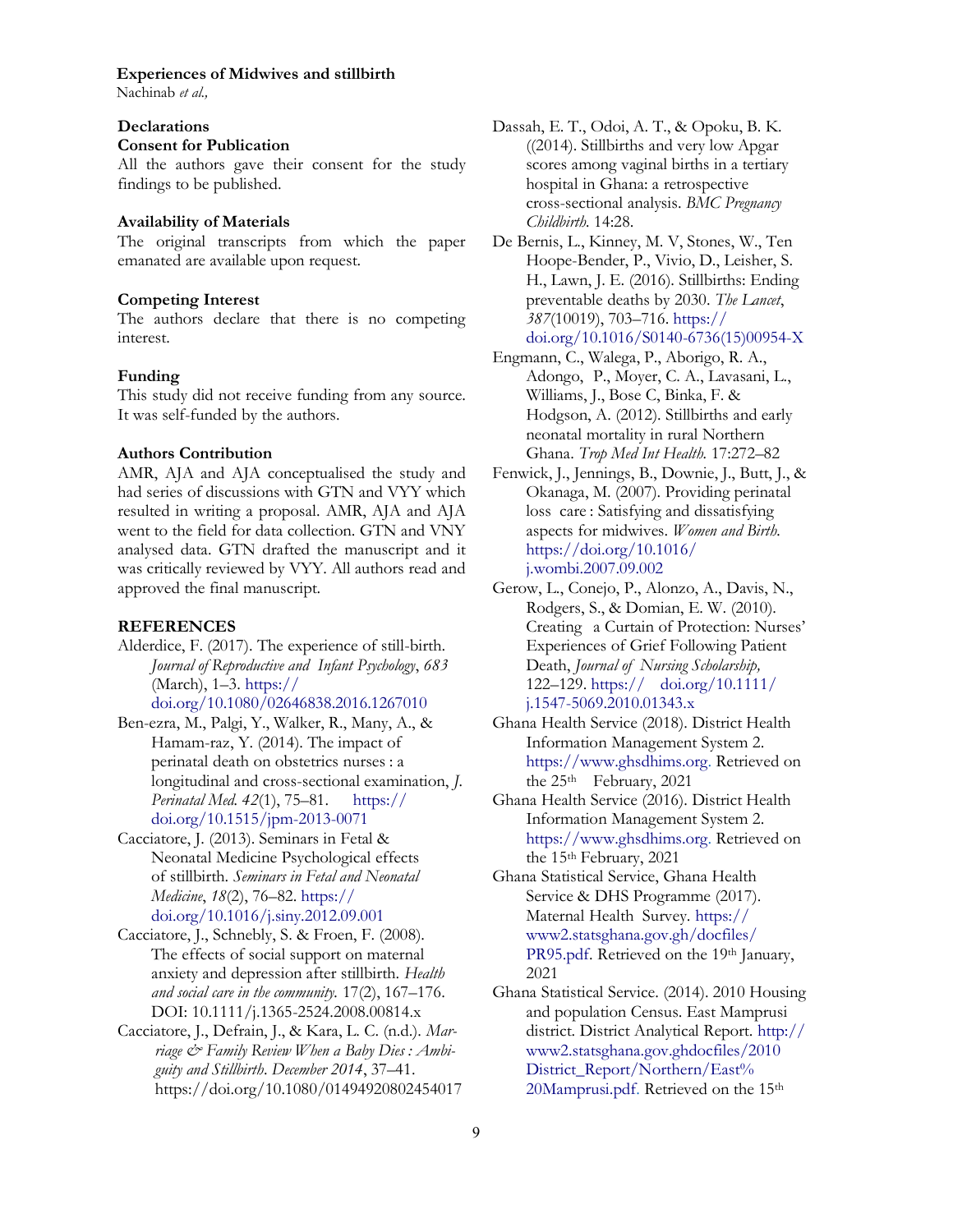April, 2020

Gold, K. J., Kuznia, A. L., & Hayward, R. A. (2008). How physicians cope with stillbirth or neonatal death: a national survey of obstetricians. *Obstetrics and Gynaecology.* 112 (1):29-34.

Doi:10.1097AOG.0b013e31817d0582.

- Ha, Y. P., Hurt, L. S., Tawiah-Agyemang, C., Kirkwood, B. R. & Edmond, K. M. (2012). Effect of socioeconomic deprivation and health service utilisation on antepartum and intrapartum stillbirth: population cohort study from rural Ghana. *PLoSOne.* [https://](https://journals.plos.org/plosone/article?id=10.1371/journal.pone.0039050)  [journals.plos.org/plosone/article?](https://journals.plos.org/plosone/article?id=10.1371/journal.pone.0039050) [id=10.1371/journal.pone.0039050](https://journals.plos.org/plosone/article?id=10.1371/journal.pone.0039050)
- Hoope-bender, P., Stenberg, K., & Sweeny, K. (2016). Stillbirths in sub-Saharan Africa : unspoken grief. *The Lancet*, *387*(10018), e16–e18. [https://doi.org/10.1016/S0140-](https://doi.org/10.1016/S0140-6736(15)01171-X) [6736\(15\)01171-X](https://doi.org/10.1016/S0140-6736(15)01171-X)
- Kelley, M. C., & Trinidad, S. B. (2012). Silent loss and the clinical encounter : Parents ' and physicians ' experiences of stillbirth – a qualitative analysis, 12:137. *BMC Pregnancy and Childbirth.* [http://](http://www.biomedcentral.com/1471-2393/12/137) [www.biomedcentral.com/1471-](http://www.biomedcentral.com/1471-2393/12/137) [2393/12/137](http://www.biomedcentral.com/1471-2393/12/137)
- Mayan, M. J. (2009). *An introduction to qualitative methods: a training module for students and professionals*. International Institute for Qualitative Research. International Institute for Qualitative Research. ISBN: 15519514879781 551951485
- Miles, M. & Huberman, A. (1984). Qualitative Data Analysis. London: Sage. Sage Publications Inc. ISBN 08039 4653-8
- Munhall, P. L. (2012). *Nursing Research: A Qualitative Perspective*, Jones & Barlett, Sudbury, MA, USA, 5th edition, Nursing research: A qualitative perspective, Jones Barlett.Sudbury, MA: Jones & Barlett Learning. ISBN-13: 978-0763785154
- Nuzum, D., & Meaney, S. (2014). The impact of stillbirth on consultant obstetrician gynaecologists : a qualitative study \*, 1020– 1028. https:// [doi.org/10.1111/1471-](https://doi.org/10.1111/1471-) 0528.12695
- Osman, H. M., Egal, J. A., Kiruja, J., Osman, F., Byrskog, U., & Erlandsson, K. (2017). Sexual & Reproductive Healthcare Women 's experiences of stillbirth in Somaliland : A

**Experiences of Midwives and stillbirth**  Nachinab *et al.,*

> phenomenological description. *Sexual and Reproductive Healthcare*, *11*, 107–111. [https://doi.org/10.1016/](https://doi.org/10.1016/j.srhc.2016.12.002) [j.srhc.2016.12.002](https://doi.org/10.1016/j.srhc.2016.12.002)

- Puia, D. M., Lewis, L., & Beck, C. T. (2013). Experiences of obstetric nurses who are present for a perinatal loss. *Journal of Obstetric, Gynecologic, and Neonatal Nursing*, *42*(3), 321–331. [https://](https://doi.org/10.1111/1552-6909.12040) [doi.org/10.1111/1552-](https://doi.org/10.1111/1552-6909.12040) 6909.12040
- Saleem, S., Tikmani, S. S., McClure, E. M., Moore, J. L., Azam, S. I., Dhaded, S. M., Goudar, S. S., Garces, A., Figueroa, L., Marete, I., Tenge, C., Esamai, F., Patel, A. B., Ali, S. A., Naqvi, F., Mwenchanya, M., Chomba, E., Carlo, W. A., Derman, R. J., Goldenberg, R. L. (2018). Trends and determinants of stillbirth in developing countries: Results from the Global Network's Population-Based Birth Registry. *Reproductive Health*, *15*(Suppl 1). https://doi.org/10.1186/s12978-018- 0526-3
- Shorey, S., André, B., & Lopez, V. (2017). The experiences and needs of healthcare professionals facing perinatal death: A scoping review. *International Journal of Nursing Studies*, *68*, 25–39. https:// doi.org/10.1016 j.ijnurstu.2016.12.007
- Shorey, S., André, B., & Lopez, V. (2017). In ternational Journal of Nursing Studies The experiences and needs of healthcare professionals facing perinatal death : A scoping review. *International Journal of Nursing Studies*, *68*, 25–39. [https://](https://doi.org/10.1016/j.ijnurstu.2016.12.007) [doi.org/10.1016/j.ijnurstu.2016.12.007](https://doi.org/10.1016/j.ijnurstu.2016.12.007)
- Slade, A., Cohen, L. J., Sadler, L. S., & Miller, M. (2009). The psychology and psychopathology of pregnancy: Reorganization and transformation. In C. H. Zeanah, Jr. (Ed.), *Handbook of infant mental health* (pp. 22-39). New York, NY, US: The Guilford Press. ISBN: 9781462537105, 1462537103
- Wallbank, S. & Robertson, N. (2013). Predictors of staff distress in response to professionally experienced miscarriage, stillbirth and neonatal loss : A questionnaire survey. *International Journal of Nursing Studies*, *50*(8), 1090–1097. [https://doi.org/10.1016/](https://doi.org/10.1016/j.ijnurstu.2012.11.022)